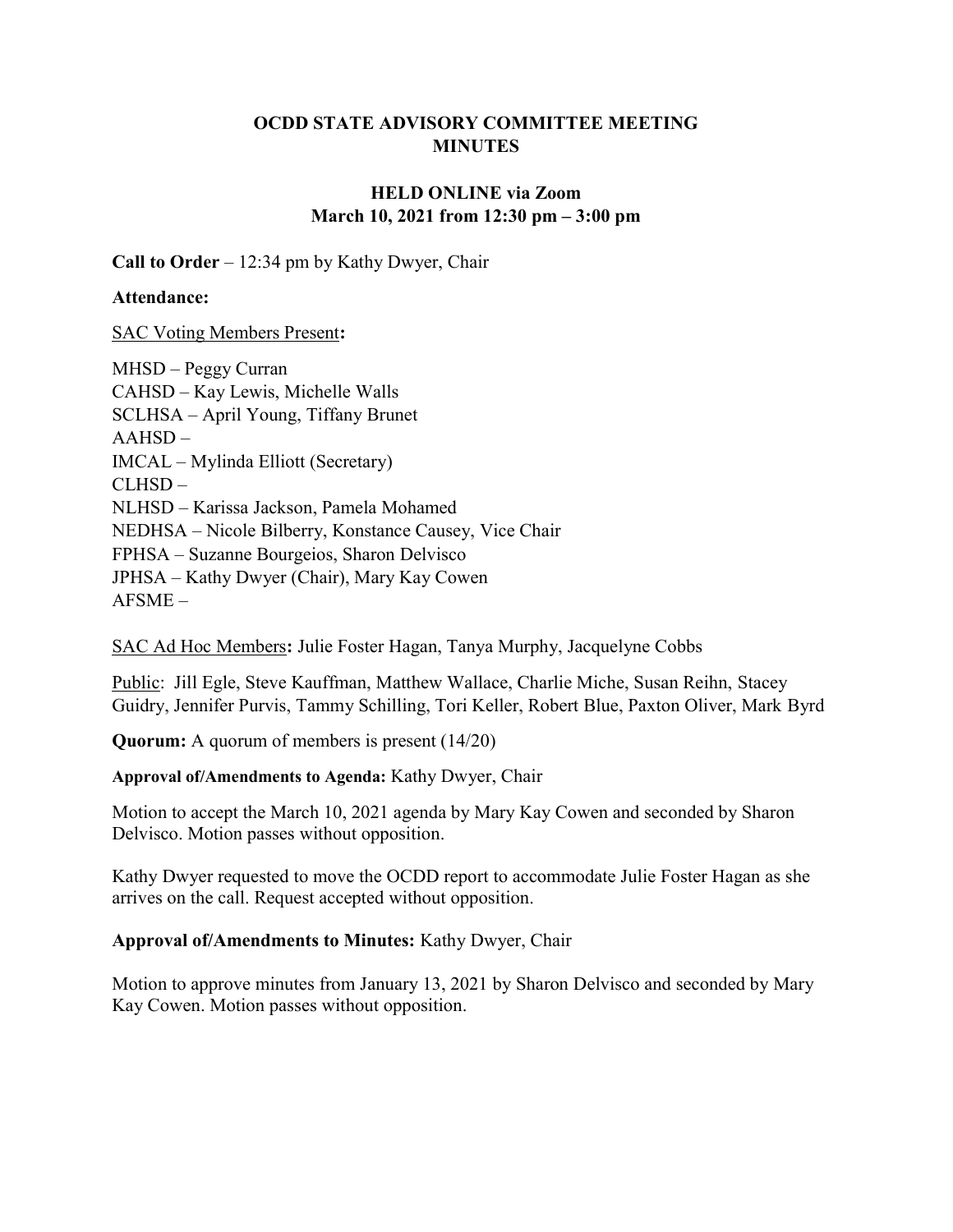### Public Comment:

Jill Egle introduced herself and asked how she can become a member of SAC.

Kathy Dwyer explained that Jill would need to become a member of her Regional Advisory Committee first and that her Regional Advisory Committee would have to nominate her as a SAC representative for her region when there is a vacancy. Kathy said she will connect Jill with Penny Curran, Chair for Region 1 RAC.

Pamela Mohamed asked if there are any types of virtual work or funding for persons with disabilities and those who want to open a business.

Kathy suggested that Pamela contact her Regional Louisiana Rehabilitation Services office and Families Helping Families in her Region to help guide her. Mylinda said the Arc of Louisiana Workforce has a program. Sharon found a link and phone number and posted it in the chat box to Arc of Louisiana Micro Enterprise Business Loans – 225-383- 1033

Pamela Mohamed asked if anyone has heard of ABLE?

ABLE Account is a tax-advantage savings account for individuals with disabilities and their families. ABLE was created as a result of the passage of the Stephen Beck Jr. Achieving a Better Life Experience Act of 2014 or better known as the ABLE Act. With the ABLE Account you can save as much as you can.

Sharon suggested that Pamela use the same number for the Arc of Louisiana for information concerning the ABLE Account. They give trainings for the ABLE Act. Kathy suggested contacting Disability Rights Louisiana because they just had a webinar about ABLE accounts. Steve said that Disability Rights of Louisiana has a toll free number 800-960-7705.

#### Dental Task Force for Adults with DD Report: Mary Kay Cowen

Different members from the Dental Task Force have been meeting with the legislators. Representatives Rhonda Butler and Kathy Edmonston are pulling together legislation that will provide Comprehensive Dental Care for adults with I/DD who are waiver recipients or reside in an ICF/DD, specifically those needing general anesthesia for a general exam and cleaning. Representative Butler needs to pre-file the legislation by April 2nd. The legislative session begins April 12, 2021. Other Legislative Representatives have joined in to help Representative Butler and Edmonston, i.e., Representatives Christopher Turner and Stephanie Hilferty. The Task Force is in need of as many supporting testimonies as possible from self-advocates and family members who have had difficulties obtaining dental care services. From there, they will need to discuss the cost and additional needs.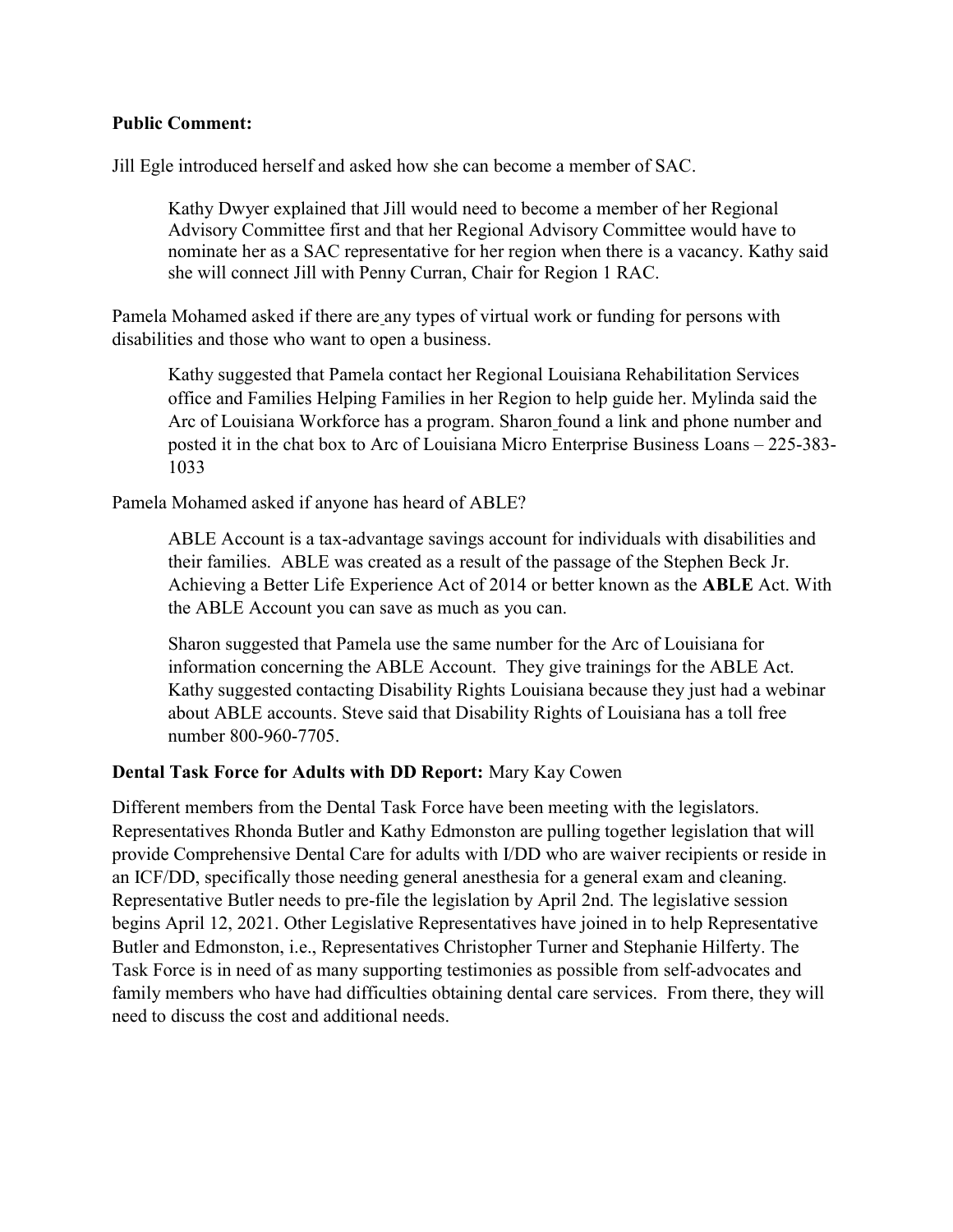Mary Kay then reviewed an infographic prepared by the Task Force.

Infographic - Three Point Scale

- Medicaid Funding (where Legislation comes in)
	- o A lot of individuals go to the emergency room to be treated for dental issues but the ER can only address the pain, not the dental issue itself. The ER is very costly.
	- o There is a need for specific funding for obtaining dental care
- There is a need for dentists who are trained to work with individuals who have I/DD and behavior challenges individuals
	- o Working with LSU Dental School
- Money to be saved
- Difficulty the people have
- Disease associated with not having Comprehensive Dental Care
- $\bullet$  Location will need places
	- o LSUSD has operating rooms and will allocate two for dental services in addition to University Hospital for dental services
	- o LSUSD will dedicate one day per month for outpatient clinics to serve the DD population

The LSU Dental School will be enhancing their educational program and curriculum to address appropriately treating, managing the care of, and working with the DD population. The Dean is also interested in providing financial assistance for overnight accommodations for patients and their families for 2 nights if they have to travel in to New Orleans.

A special thanks was extended to those who donated funds dedicated to Dental Services for adults with I/DD.

- Robert Blue with Healthy Blue  $-$  \$2,500.
- Board of United Cerebral Palsy \$100,000. The 100,000 will be in two parts:
	- o 60,000 dedicated to Dental Services for adults with I/DD
	- $\circ$  40,000 grant to educate students in Dentistry for Adults with I/DD

# Cost Comparison

- Cost for regular individual vs individuals with developmental disabilities that does not need general anesthesia
- Cost for those who need general anesthesia
- Comparison based on actual case of almost \$500,000 for an individual who experienced serious health issues related to dental issues.

The infographic will be presented to legislators and presented at the Oral Health Summit by one of the Dental Task Force representatives – Monica Roberts.

Sharon Delvisco commented about the amazing work done and how eye catching and easy to follow the infographic is. Appreciation was extended to Lisa Staples at the LSU Dental School who is a student/employee that created the infographic.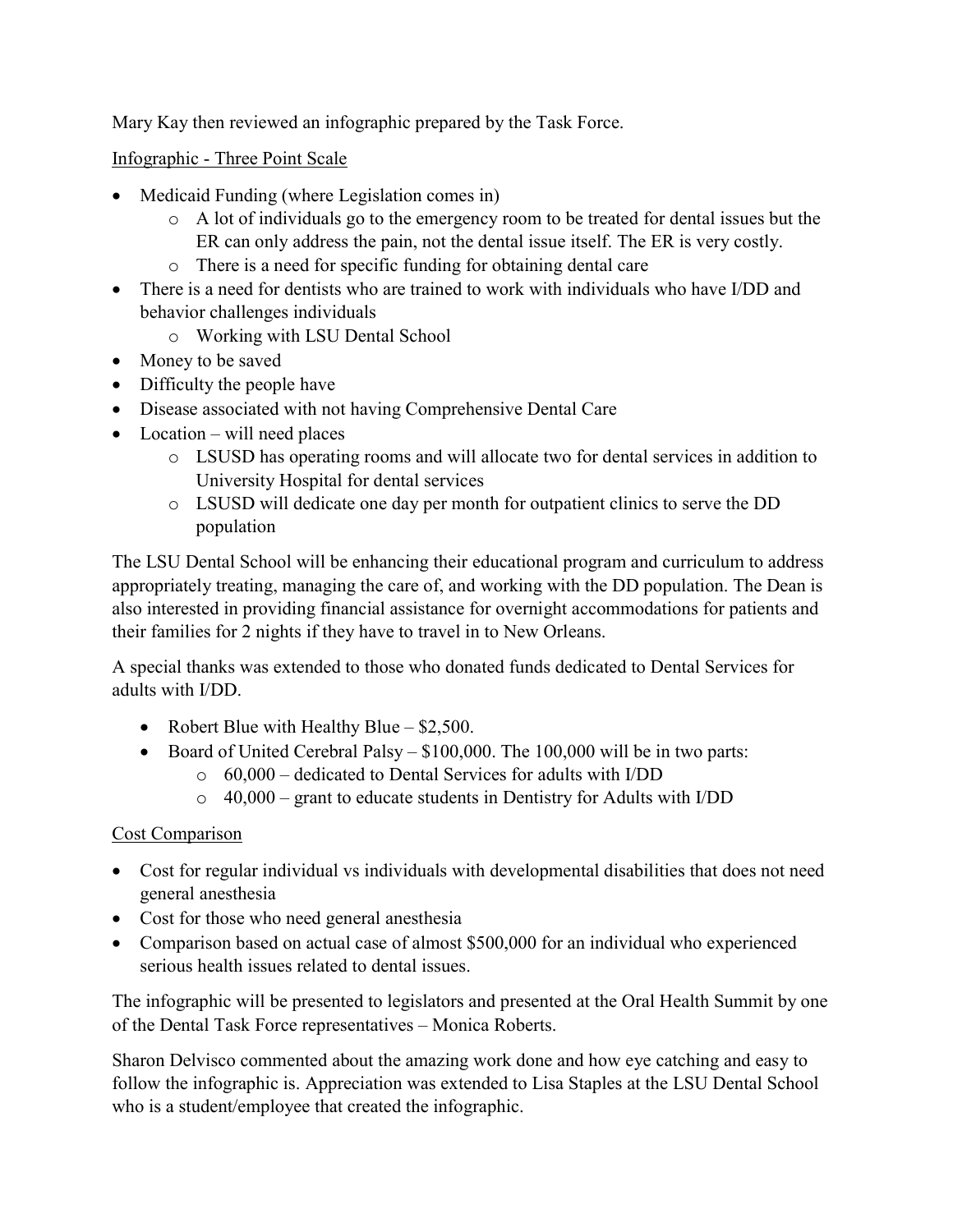## OCDD Report: Julie Foster Hagan

Julie began with information that piggy-backed on the dental report. They were able to pull information from the LGEs in regards to dollars expended on dental services rendered by Individual and Family Supports Program funds. They also reached out to other states on a listserv that goes out to all states Developmental Disabilities Directors in the U.S. OCDD received a response back that was put into a summary and shared with Kathy Dwyer.

Budget Update: The state is about to enter into the 2021 Regular Legislative Session; the fiscal year does not end until the end of June. The budget is prepared for the next year, and at this point it is looking like a stand-still budget for waiver, IFS, and OCDD programs and services. However, reductions can happen at any time.

The next federal package for assistance for individuals has passed the House and is now in the Senate. The larger relief bill has a section to allow 7.4% enhanced Federal Match to be bumped to 10% enhanced Federal Match for states to get funding for Home- and Community-Base Services and if states do get the enhanced 10% the funds will need to be used to reinvest in Home- and Community-Based services. An enhanced Federal Match may only be used for a oneyear period. States are asked to consider what services will be able to utilize the one-time funding. OCDD is waiting for additional clarification on what the funding can and cannot be used for, as the funds have to supplement not supplant existing programs and services. Once Julie has more information about the funding, she will be looking at more ways of how the SAC can assist in getting more feedback for ideas. If it is 10%, Julie will then email to Kathy to get to SAC. OCDD is working on becoming more engaged with the SAC between meetings.

Legislative Update: Regular Legislative Session will start April 12, 2021 through June 10, 2021 (subject to change). The House Appropriation Committee is scheduled to hear LDH Budget on April 13 and April 20, 2021. If you would like to tune in, watch or listen to go to http://www.legis.la.gov/legis/home.aspx.

Julie anticipates working with SAC about any Dental Legislation that comes out. For Community Base Services for OCDD Waiver and OAAS programs, there have been some language changes before now. More language is being put in to make sure that funding is utilized as increased wages for direct support workers. The Fiscal impact will be that it will be an additional \$27 million in State General Funds to be able to implement the \$2 an hour rate increase.

The Provider Association Group, e.g., Arc of Louisiana, Assistant Living, Community Provider Association, is advocating for continuing exceptions for HCBS services that were put in place due to COVID. There are 3 exceptions that the Provider Association are advocating for after the national Public Health Emergency ends.

- 1. To allow DSW staff to work over 16 hours a day
- 2. Continuing to allow family members to be able to be paid caregivers
- 3. Continue to have virtual visits in place for support coordinators if families request that.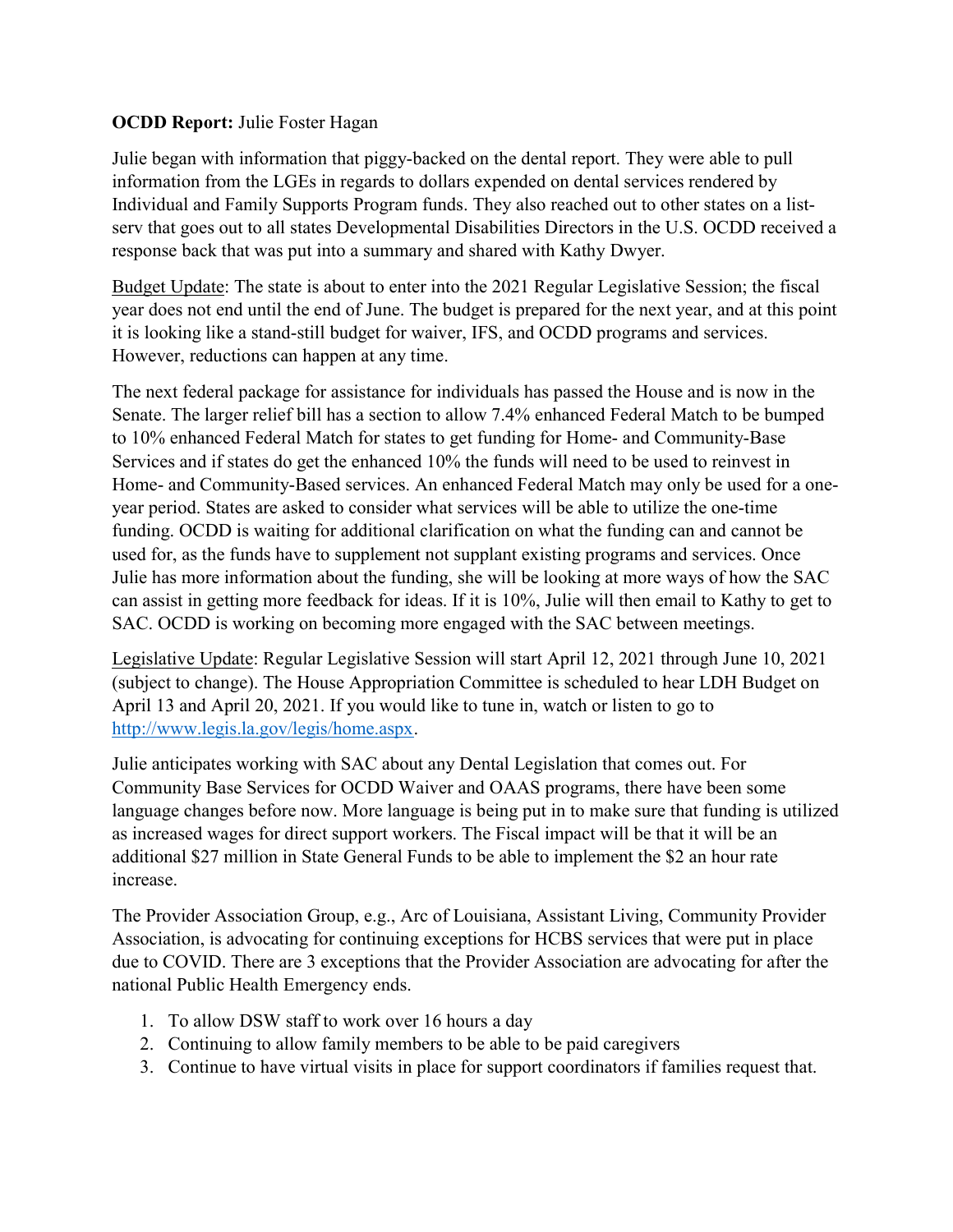Julie is working with the Provider Association Group on these subjects. OCDD will make sure that SAC is aware of the dates that there will be legislative discussion on these topics.

OCDD is reviewing documentation of all of the exceptions that are in place during the pandemic, and pooling together all of the exceptions along with CMS and other federal and state regulations to determine what permanent changes could be made. Julie will try to finalize by the end of the month. OCDD will also have a listening session for providers and families.

Act 421: Has not received CMS approval yet. LGEs will do the assessments for nursing home & hospital level of care. Families will receive a letter about auto enrollment or option to decline. There will also be a prioritization for extraordinary cases. Those with a Statement of Approval will automatically receive a letter. Julie is hoping approval will be received from CMS by April 1<sup>st</sup> but will get ready to go by opening up registration period as a demonstration program. Participants will be required to enroll in Managed Care Plans. For children under 3, they would be assessed by a nurse for nursing home & hospital level of care. Outreach will be done with EarlySteps.

EarlySteps Transition: Continuing to collect the information and refining the data collection system. Brenda Sharp is working with IT to make sure there aren't any reporting errors.

### Questions and Comments:

Kathy Dwyer suggested there be flexibility for families as paid caregivers who fill in when DSWs are not available.

Kathy Dwyer also suggested making sure messaging regarding vaccination eligibility by media includes the DD population. Julie noted that when conducting a survey that 50% of the DD population are not willing to get a COVID vaccination. So they will be trying to put out more factual information about the vaccine to dispel any misinformation the DD population may have.

Kathy Dwyer noted that during a FEMA Office for Disability Integration and Coordination Stakeholder conference call that the speakers mentioned non-paid caregivers are eligible for vaccines.

Kathy Dwyer asked if there could be some flexibility with IFS requests for dental procedures particularly with obtaining estimates in advance of the procedure. In some cases it is very difficult to obtain an estimate of costs particularly when general anesthesia is needed and services provided are going to be provided by University Hospital. She also asked if there was a maximum amount of \$8,000 for IFS requests.

Julie said each LGE has to be diligent in managing their IFS budget, that estimates up front are not necessarily required. You can submit a bill after the fact. She also said there is no cap per person and that the \$8,000 maximum is not required by OCDD although requests for \$15,000 do require the LGE Executive Director's approval.